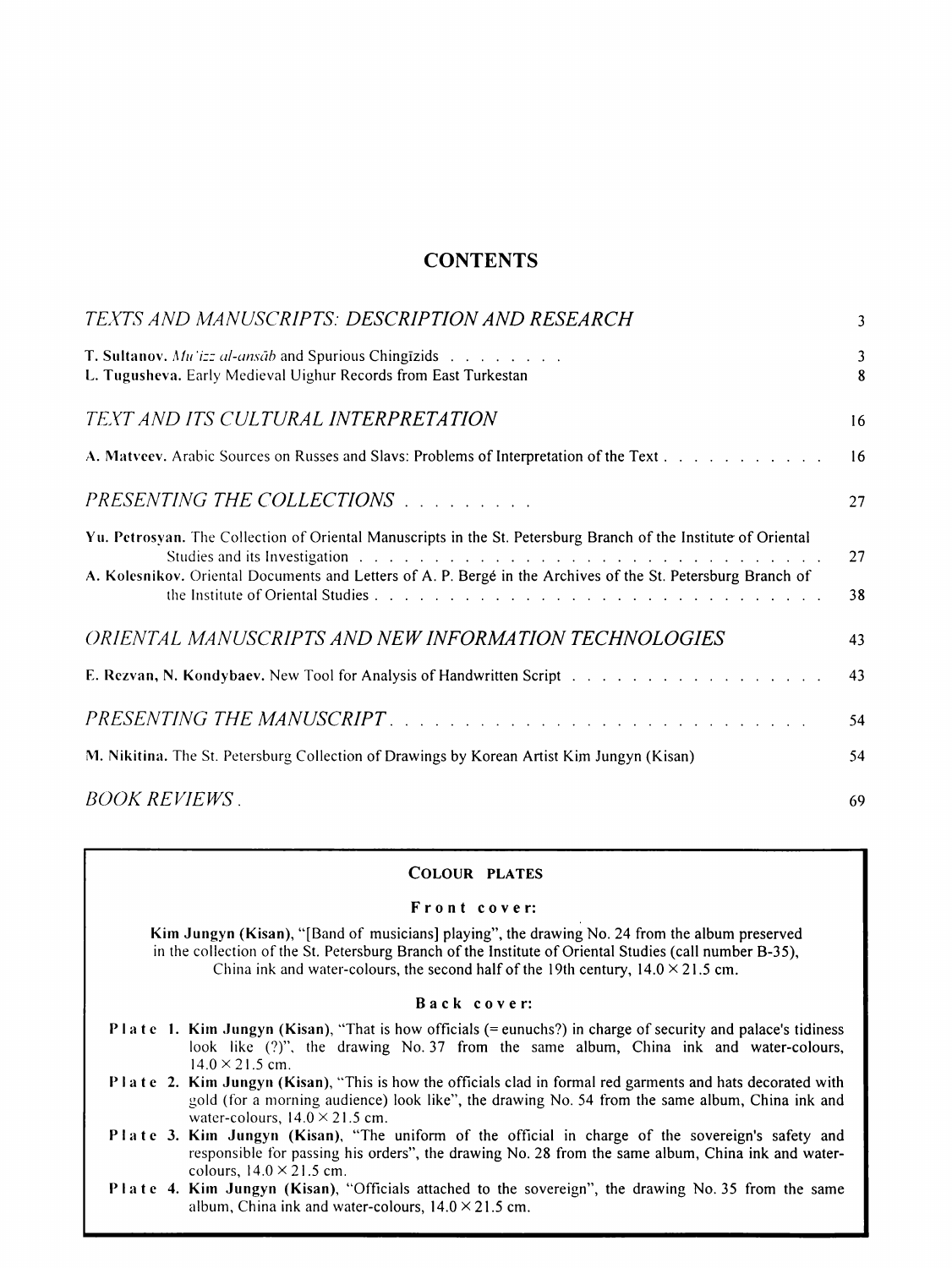RUSSIAN ACADEMY OF SCIENCES THE INSTITUTE OF ORIENTAL STUDIES ST.PETERSBURG BRANCH



# **Manuscripta Orientalia**

# **.Jntermnionnl dournnl for Orientnl IY!Jnnuscript** ~esenrch

Vol. 2 No. 3 September 1996



# 75£.SA St. *Petersburg-fielsinki*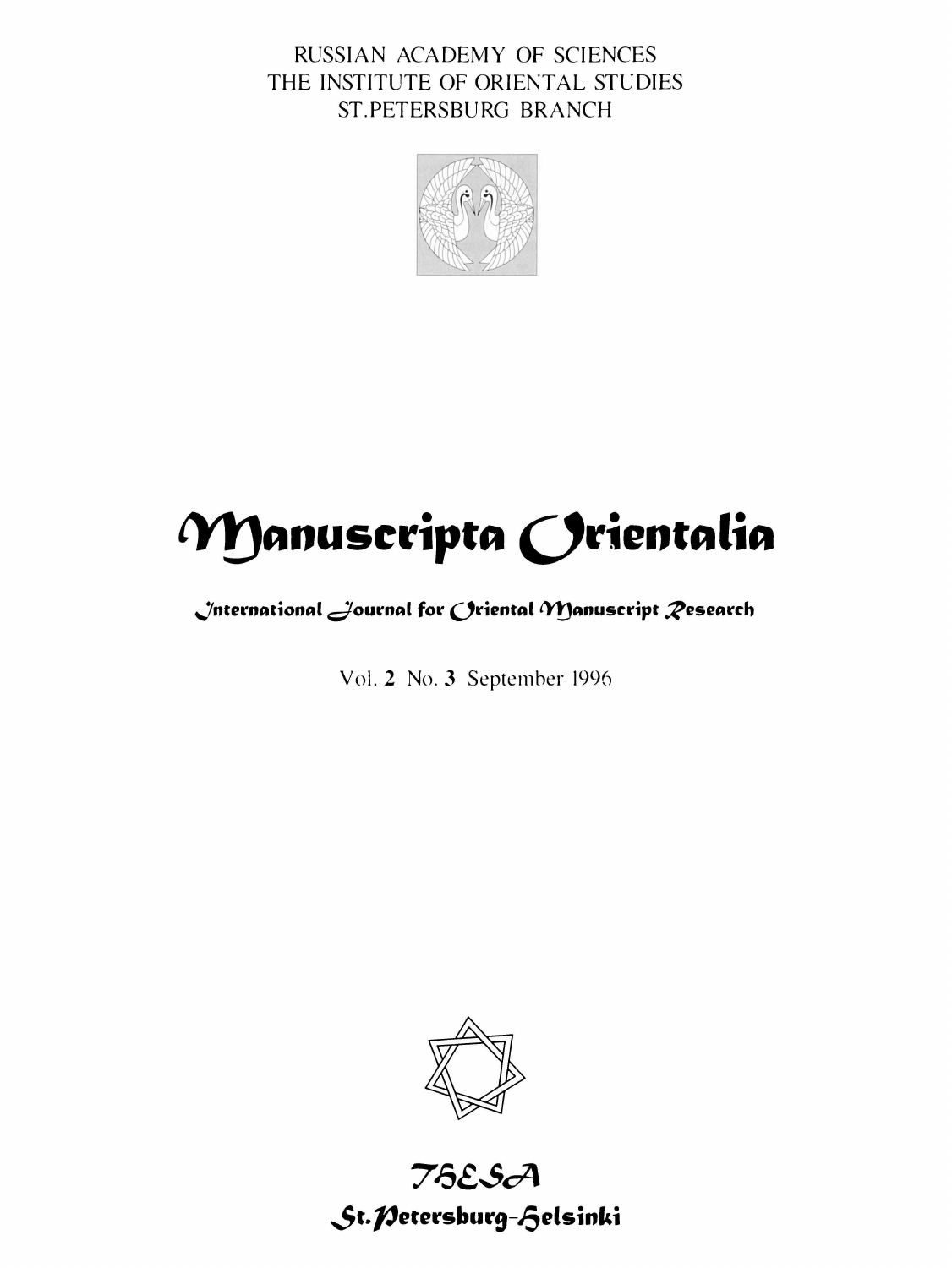# *TEXTS AND MANUSCRIPTS: DESCRIPTION AND RESEARCH*

# *T. L Su/tanov*

# *MU'IZZ AL-ANSAB* **AND SPURIOUS CHINGiZIDS**

In Oriental studies, like in all other branches of science, there are many traps into which a scholar can fall. One of these traps are the established opinions of the former and present scholarly authorities. The second volume of "A Collection of Materials Relating to the History of the Golden Horde" [I] published by the famous Russian orientalist W. G. Tisenhausen contains translations of long passages from *Mu'izz al-ansāb* ("The Book in Praise of Gene $alogies"$ ) — one of the most important sources on the genealogical history of the Chingizid and the Timurid families in the 13th-15th centuries. When I compared the translations with the text of the original, now preserved in the Bibliotheque Nationale de Paris, I discovered that the published translations of the abstracts contained most serious mistakes distorting the genealogical history of the Chingizids, as well as the whole picture of internal dynastic and political relations in the Chingizid *uhises.* 

It would have been proper to consider the problem of the spurious Chingizids, the supposed male descendants of Chingiz Khan who never really existed, much earlier. They came into being by mistake, when in 1941 the second volume of the "Collection of Materials Relating to the History of the Golden Horde" was published, containing the translation of the early 15th century Islamic work Mu'izz al*ansāb*. The Persian original of *Mu 'izz al-ansāb*, however, of which no copies were to be found in the former Soviet Union, became available to the author of this article only recently. Spurious Chingizids were discovered by pure chance, when I compared the translations published in the above mentioned "Collection of Materials" with corresponding passages in the original Persian text of *Mu 'izz alansāb*. The total number of these spurious Chingizids is really striking. Not to tease the reader any more I shall turn now straight to the subject of my article, going back not only to the 15th century, the time when *Mu'izz al-ansāb* was written, but two centuries earlier, to the time of the foundation of the Empire of Chingīz Khān.

The conquests of Chingiz Khan (d. 1227) and his immediate successors resulted in the creation of Eke Mongol Ulus (The Great Mongol State) spreading from the Yellow Sea in the east to the Danube and Euphrates in the west. It was natural that the Empire which consolidated so many different peoples. tribes and states of the Far East, Middle East and Eastern Europe could not continue for a long time.

Already by the 1260s the Mongol Empire became split into four *ulus*-states ruled by *khans* - the descendants of Chingiz Khan. These independent and rivaling states were:

I. The Golden Horde, to which belonged the Great Steppe (Dasht-i Qipchaq of the Muslim sources), from the River Irtysh in the east to the Danube in the west. This state was ruled by the descendants of Jūchī (d. 1227), the elder son of Chingiz Khan.

2. The Chaghatay state, which included Mawarannahr, Semirechye, East Turkestan (Kashgharia). It took its name from Chaghatay (d. 1242) the second son of Chingiz Khan.

3. The Hulagiiid state created in Iran by Hiilagii Khan (d. 1265), the son of Tulūy, the fourth son of Chingiz Khān. Hūlāgū and his descendants bore also the title of *ilkhān*, therefore in scholarly works the Mongol rulers of Iran are often called the Ilkhans (Ilkhanids).

4. The state in Mongolia and China, with its capital first in Kaiping. then in Beijing. It was ruled by another line of the descendants of Tulūy (d. 1233), namely the descendants of the Great Khan Qubilay (d. 1294), brother of *ilkhān* Hūlāgū. This state got the official Chinese name the Yuan Empire.

Each of these four states had its own destiny. The descendants of Tulūy who ruled in China (the Yüan Empire) were assimilated by the Chinese. The Jūchīds, Chaghatayids and Hiilagiiids became converts to Islam. the creed of their subjects. The descendants of Tulūy remained in power in Mongolia proper till the I 7th century, in China. however, they ruled only till 1368, when the Ming dynasty came into power. The last *ilkhan* Abii Sa"id died in 1335. the Hiilagiiid state in Iran disintegrated between 1336 and 1353. The Chaghatayid dynasty ceased to exist in East Turkestan at the end of the 17th century. The Jūchīds, however, continued to rule in Dasht-i Oipchaq and in the neighbouring regions for a very long time  $-$  till the middle of the I 9th century.

The works of Muslim authors of the first decades of the 14th century used the Turkic word *iighil* or *iighlan* - literally meaning "son", "child" - to define the members of the Jūchīd, Chaghatāyid or Hūlāgūid dynasties. The term "prince" was used as a title, *i. e.* male descendant of the "Golden Family" of Chingiz Khan, and in this meaning the word *iighlan* (*iighiil*) comes only after proper names. From the 1330s-1340s the Arabic word *su/(an* becomes the title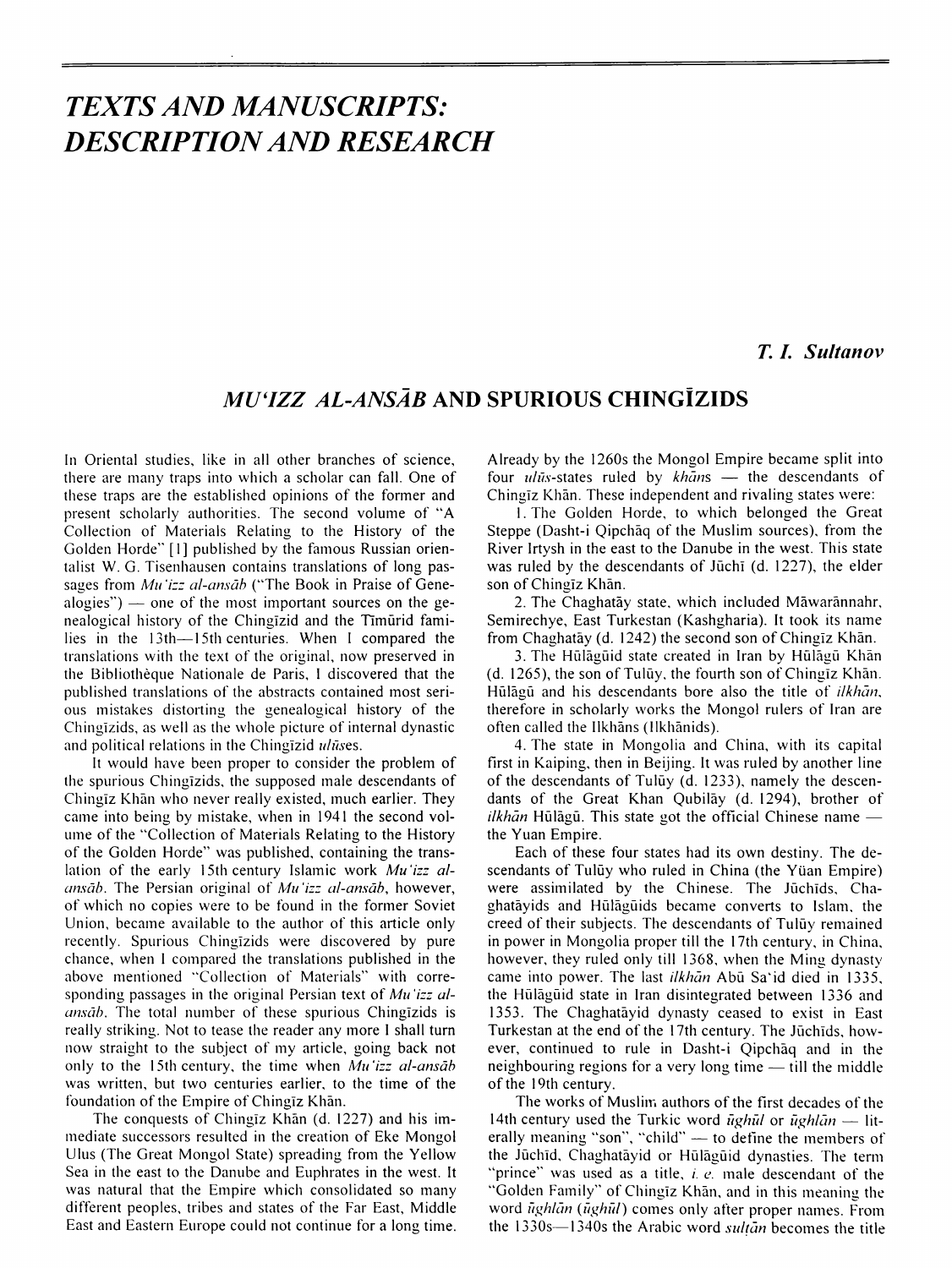most widely used in relation to all members of these dynasties. Within the context of the present article it is important to take into account, that in the Jūchīd and Chaghatayid states the title *sultan* was applied to all princes of the blood, also to princesses, and that the title could be placed both before the name of its owner and after it.

Muslim sources are exclusively important for the study of the history of the Mongol Empire - both at the time of its unity and atier its disintegration into several independent states. They are written in different languages (Arabic, Persian, Turkic), different in form and appearance, structure and contents. Among these historical works there are special genealogical books *(nasab-nama)* containing the genealogical history of the "Golden Family" of Chingiz Khan. To this group of works belongs *Mu "izz al-ansab* ft *shajarat sahl(in Mug/111/* ("The Book in Praise of Genealogies in the Lineage of the Mongols")  $[2]$  — the subject of the present article.

The author of *Mu'izz al-ansāb* is unknown. Turkish author Ahmed Zeki Validi Togan suggested that its author had been, possibly, the famous court historian of the Timūrīds Hāfiz-i Abrū (d. 1430) [3]. No facts, however, have been found so far to confirm this suggestion.

*Mu izz al-ansāb* was written in Persian in 830/1426-1427 at the court of the Timurid Shahrukh (d. 1447) in Herat. As for the motives which urged the anonymous author to undertake the writing of such a specific historical work. in the foreword to the book (written in a mixture of prose and verse) he is telling the following: "In these days, in the year 830 of Higra ( $1426$ -1427), Shahrukh-Bahadurkhan (sic!). let Allah prolong his reign and his authority, ordered to make. finding a comprehensible way of narrating materials, a book on genealogy *(nasab-nāma)*, verifying anew the genealogical history *Shajara-i ansab-i sala{ in-i Mughūl* containing the names of his ancestors as well, and supplementing it with [the names of] their descendants born in the later times. In conformity with its contents the present manuscript *(in nuskha)* got the name *Mu 'izz alansāb* ("The Book in Praise of Genealogies"). After the genealogical history of the Mongol Sultans comes the genealogy of the ancestor of Amir Timur Qarachar-nuyan of the Barias tribe. If any new evidence on this subject appears in the future, let them supplement the present genealogical tables" [4].

To this appeal of the court historian of Shahrukh some person responded (his name also unknown) who continued the genealogy of the Timurids to the beginning of the 16th century, *i. e.* to the very end of this dynasty.

In this way we got a rare book, where under one cover materials on over a thousand descendants of Chingiz Khan and several hundred Timurids have been collected.

The famous reference book by Ch. A. Storey, in Russian translation supplemented to much extent by Yu. E. Bregel, mentions three manuscripts of *Mu 'izz alansāb* preserved in Paris, London and Istanbul [5]. In fact, as it was established in 1990 by American scholar John E. Woods, the manuscript of the Topkapı Sarayı Müzesi in Istanbul presents a copy of a different, earlier genealogical history composed by one Husayn, the son of ·Ali-Shah. J. E. Woods comes to the conclusion that there exist only two manuscripts of *Mu'izz al-ansāb* [6]. Now, however, even this data appears to be out of date. Two more manuscripts of *Mu 'izz al-ansāb* were found in Aligarha (India) by Shiro Ando [7].

So, by now the following four manuscripts of *Mu'izz al-ansiib* are known:

I. Paris, Bibliotheque Nationale; the manuscript is very fine and well preserved. This is the manuscript I used. According to what is indicated on the fly-leaf, the manuscript contains 161 folios. In fact, however, it has 164 folios, because folios 5, 116, and 137 have additional leaves. Folios 27b, 53b, 54a, 56b, 58a. I 14a, 124a, 144a, and 149a are blank. The script is clear and beautiful *nasta'/iq.* Many ethnic names and proper names are drawn in a rather hesitant hand. The scribe was probably not too familiar with the names of the Turko-Mongol nomadic tribes and with the Mongol and Turkic proper names. He often could not comprehend them in the original, therefore he was simply tracing them (often with no diacritic marks).

It is unknown where the Paris copy of *Mu 'izz al-ansiib*  has been made. It was copied by some unknown scribe in the first decades of the 16th century. It changed hands several times. One of them was, according to the owners' records, some al-Riyadi, who lived in the first half of the 16th century. He bought this fine manuscript in Istanbul. The name of its other owner was lsma'il al-Shahid b. Fida'i. His record is dated by the month of Shawwal 1007/May 1599. There is one more record on folio la containing the name of Abū Bakr Rustam ibn Ahmad al-Shirwani. He was a famous Ottoman bibliophile (d. 1722/ 23). In 1142/1729-1730 the manuscript was acquired in Istanbul by Abbot Sevin. Then it came to Paris, to Bibliothèque Nationale [8].

2. London, the British Museum; defective manuscript, probably of the I 8th century, written in not easily legible Indian *shikasta* script [9].

3. Aligarh, The Aligarh Muslim University; the sequence of folios is broken, with a later pagination. The manuscript dates to the reign of the Moghul emperor Bahādur-shāh I (1707-1712) [10].

4. Aligarh, The Aligarh Muslim University; the manuscript is in two volumes. The pagination of the second volume containing the genealogy of the house of Timur starts anew from page one [I I].

None of the four manuscripts contain any mention of the names of their copyists or of the exact dates and places when and where they were made. The anonymous author of *Mu 'izz al-ansiib* does not indicate directly his literary sources. His usual reference is: "That is what the truthful Turkic historians say..." (or "the Moghul historians", "historians of the Khan's family"). Only once, when he is telling about Esugei-bahadur, the father of Chingiz Khan, he refers to *Jami' al-Tawarikh* by the famous historian of the llkhans Rashid al-Din" [ 12].

The investigations made by A. Z. V. Togan, Karl Jahn, Sholen A. Quinn, John E. Woods, Shiro Ando, and other scholars prove that the part of *Mu'izz al-ansāb* dedicated to the Chingizids was borrowed from *Shu'ab-i panjganah*  ("Genealogy of the Five Peoples") by Rashid al-Din. He composed *Shu'ab-i panjganah* between 1306 and 1310. The book is dedicated to the genealogies of the ruling dynasties of the "Five Peoples": Arabs, Mongols, Jews, Christians-Francs, Chinese. Most of its texts is formed by abstracts from the second volume of *Jami' al-Tawarikh* by the same author, but with some additional historical data. The anonymous author of *Mu 'izz al-ansiib* omitted the genealogies of the Arabs, Jews, Chinese and Franks but borrowed from *Shu'ab-i panjganah* the genealogical tables of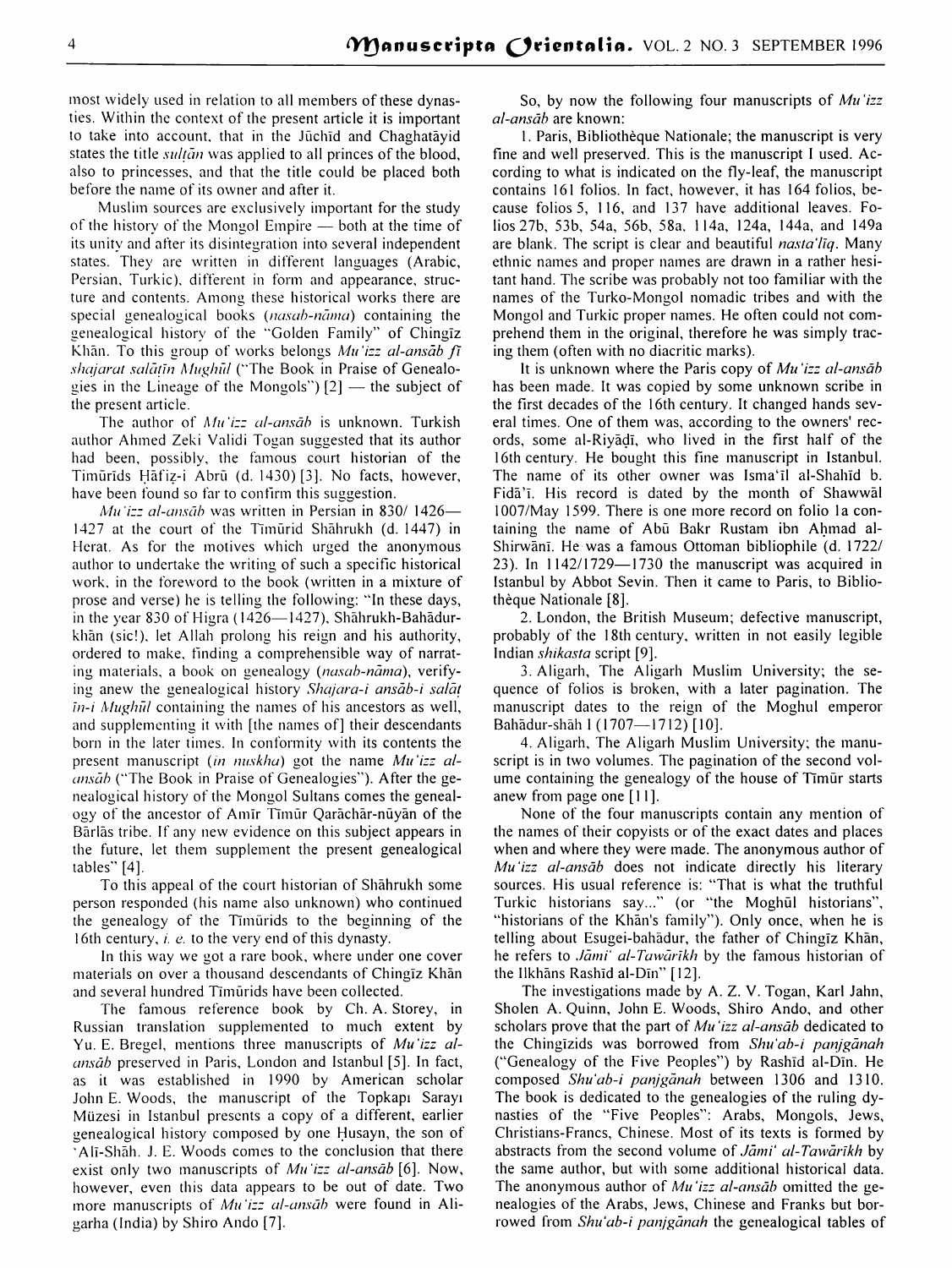the house of Chingiz Khan and added the genealogies of the Chingizids up to the beginning of the 15th century along with those of Timur and the first Timurids [13].

Another literary source used by the author of *Mu 'izz alansāb* was, possibly, the genealogical history by Husayn b. 'Ali-Shah. dedicated to the house of Chingiz Khan and Timur, also composed in the Timurid environment but somewhat earlier than *Mu 'izz al-ansab,* most probably in the reign of Khalīl Sulṭān (1405- $-1409$ ). It has no title. The manuscript of this genealogy is preserved in the Topkap1 Saray1 Miizesi in Istanbul. It was studied by J.E. Woods [14].

*Mu'izz al-ansāb* became known to specialists as early as the 1820s when it was studied by the famous Swedish orientalist K. d'Ohsson. Since that time it was used by many western scholars, most of them, however, were only reading it and using materials from this most valuable source in their research work. Only in the very last years *Mu 'izz al-ansab* became the object of special attention. J.E. Woods worked through and in 1990 published the English translation of the second part of *Mu 'izz al-ansāb* the genealogy of the house of Timur [ 15]. In 1992 the voluminous monograph by Shiro Ando also specially dedicated to the study of *Mu 'izz al-ansab* appeared [ 16]. It laid the foundation for the study of the social and ethnic history of the Timurid state basing upon the materials of *Mu 'izz alansab.* 

Of Russian scholars probably only W. G. Tisenhausen (1825-1882) and V. V. Barthold (1869-1930) were directly familiar with the Persian original of *Mu 'izz al-ansab.*  V. Barthold, in particular, published in 1898 an abstract from the Paris manuscript of *Mu 'izz a/-ansab* [ 17]. W. G. Tisenhausen made a trip over Europe in 1880, its aim being to collect evidence on the Golden Horde from European manuscript funds. He made extensive abstracts from the works of many Muslim authors, including the copy of *Mu'izz al-ansāb* in the Bibliothèque Nationale. Abstracts from the last source were studied by him, translated and, for the reason of convenience, arranged as notes and supplements to the translation of Rashid al-Din. Tisenhausen, however, has failed to publish these materials during his lifetime. The abstracts and translations made by him were published only in 1941, under the editorship of A. A. Romaskevich and S. L. Volin [18]. An awkward incident, however, took part in connection with this publication. Either by an oversight of Tisenhausen himself, or of the publishers of his materials on the history of the Golden Horde, regrettable mistakes crept into the abstracts from *Mu 'izz al-ansab.* To understand how could it happen, let us turn again to the Persian original of *Mu 'izz al-ansab.* 

In the introductory part of his work the anonymous author of *Mu 'izz al-ansab* explains in all detail the princi-

pies after which genealogical materials are arranged in the principal part of the text. To make things clear, he writes tables and other graphic figures and schemes are used in the present genealogy book. Thus the names of the male descendants (i. *e.* each separate name of the princes of blood) are set within circles, the female names are arranged within rectangular frames. The names of those princes who attained the supreme power and became rulers are set within rectangles formed by double frames and with large double circles below them intended for their portraits (there are no portraits in the Paris manuscript of *Mu 'izz al-ansab,* all the large circles are empty). On the right of the names and portraits of sovereigns the names of their *amirs* and nobles are arranged (often with comments on their family and tribe), on the left — the names of their wives and concubines (also with notes on their origin). By the name there is also a memorandum containing the dates of its owner's birth and death, regnal years and other historical data. Male and female descendants of the rulers are indicated in the middle of the page, i. *e.* the names of their children are written within small circles, and the names of those princes who later became rulers are marked with double lines [19].

For some reason in Tisenhausen's publication in the abstracts from *Mu 'izz al-ansab* the main principle of arranging genealogical materials was not followed, namely, in the Persian original the names of the princes of blood *(awlad,* after the terminology of the source) are marked with a circle (large or small, with a single or a double line) while the names of the princesses of blood *(unath)* are set within a small rectangle. This distinction was disregarded in the translation  $-$  in this way dozens of princesses of the family of Chingiz Khān, as if by magic, turned into princes. These very princes, who were actually princesses. and who made their way into history due to the erroneous attitude of the translator, are defined in the present article as "spurious Chingizids".

I had no possibility, of course, to compare all abstracts from *Mu 'izz al-ansab* published in the "Collection of Materials" by W. G. Tisenhausen with the original Persian text. I took only several passages from those pages of the publication to which scholars refer most otien. My "expanded" translation, as you may see, are much different from the translation made by Tisenhausen. This difference can be easily explained: Tisenhausen does not decipher the graphic figures and schemes given in *Mu 'izz al-ansab,*  moreover, in many cases the lines linking figures with the names of someone's children with the one containing the name of their father. which continue from one leaf to another. became mixed up. The names of the spurious Chingizids in Tisenhausen's translation are given in italics.

#### Tisenhausen [20]

The genealogy of Urus-khan is divided into three sections: A. The progeny of his son Toktakia, B. The progeny of his other son Timur-Melik. C. The progeny of his third son Koyurchak or Koyrichak.

A. Toktakia had 6 sons: 1) *Bahshi*hiy, 2) *Sevdi*, 3) *Tatli*, 4) Anike-Bulad. 5) Buguchak. 6) Tcngribcrdi. Of them

#### *Mu* '*izz al-ansāb* [21]

Urūs-khān had 15 children: 8 sons and 7 daughters. The names of his daughters are (each name framed by a square; in the general list of the children of Urūs-khān they come as the 6th, 7th, 8th, 9th, 10th, 11th, 12th child  $- T_1 S$ . [: 1] Shukur (or Sheker), 2) Tüghlübīy, 3) Irān-biy, 4) Sūdū-bīy, 5) Mīnglīk-Turkān, 6) Oghlān-bīy, 7) Mīnglī-bīy.

The names of his sons are (these are marked with a circle or double circle; in the general list of the children of Urūs-khān they come as the 1st, 2nd, 3d, 4th, 5th, 13th, 14th, 15th child  $- T.S.$ ):

The first son of Urūs-khān — Tūqtāqīyā — he reigned (his name is set within a double-line rectangle linked to a large double circle  $- T_1 S$ . He had three daughters: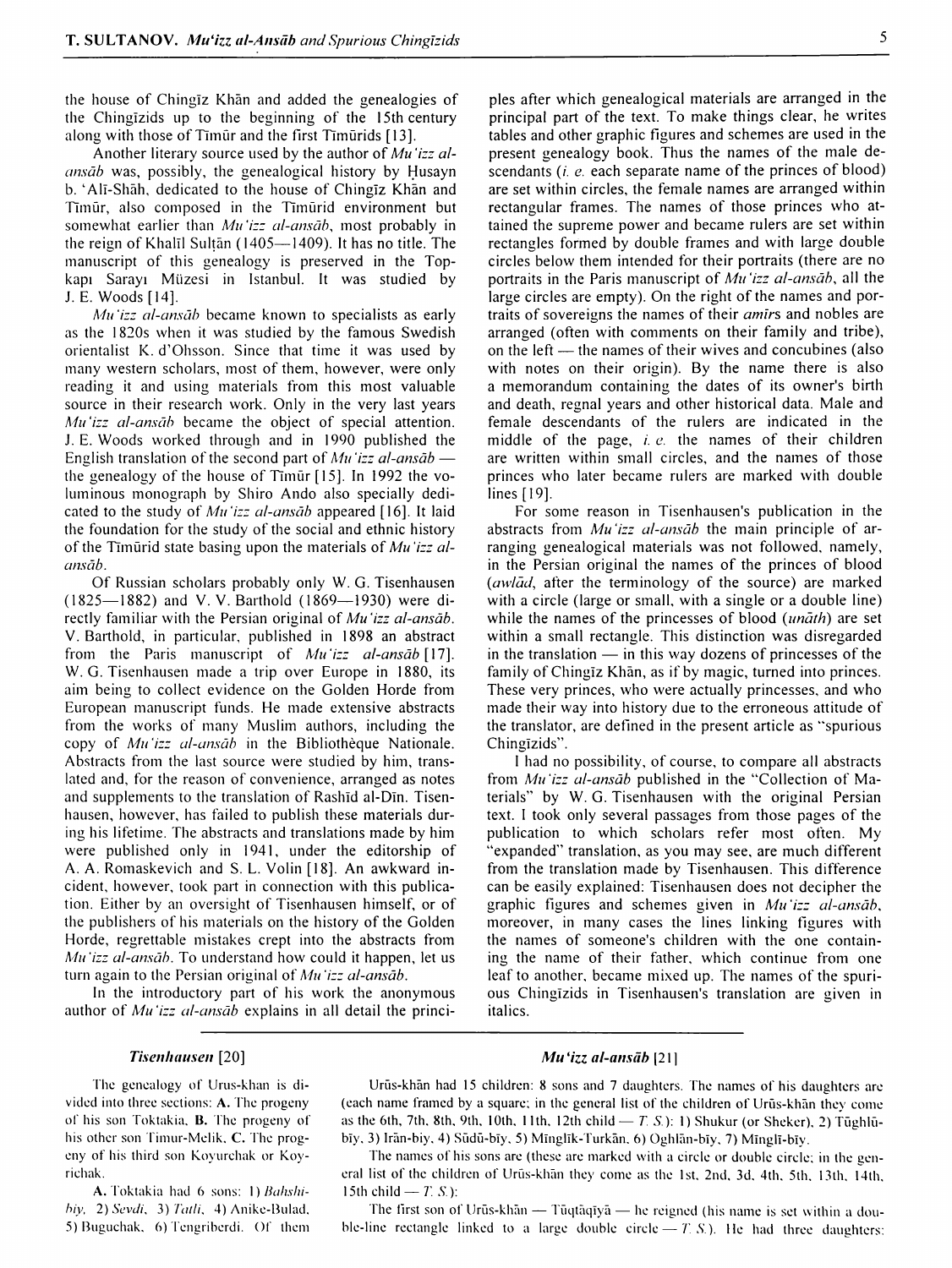Buguchak was the father of 4 sons: I) Muhammed, 2) Ahmed 3) Aliya. 4) *lmen-biy.* The other five arc shown as childless.

B. To Timur-Mclik 12 sons arc ascribed [22]: I) Scyid-Ali. 2) Scyid-Ahmcd. 3) Tokta-Pulad. 4) Tugluk-Pulad, 5) *Slmkur.* 6) *li1gl11-biy.* 7) *lran-biy,* 8) Sudu-biy, 9) Menglik-Turkan, 10) Oglan*biy.* 11) *A/engli-biy.* 12) Kutlu-Buka [23]. Of them the third (Tukta-Pulad) had 2 sons: I) Togai-Pulad, 2) Saray-Pulad, the fourth (Tugluk-Pulad)  $-$  also 2 sons: I) Ak-Pulad. 2) Bcrdi-Pulad, the twelfth (Kutlu-Buka)  $-4$  sons: 1) Jingl'ulad. 2) Kutuchak 3) Yadgar, 4) *Nusret.* 

C. Koyurchak was the father of 3 sons: 1) Borak-khan, 2) *Rakiya*, 3) *Payende-sultan*; the last two childless, while the first one (Borak-khan) had 4 sons: I) *Seadet-bek.* 2) Abu-Said. 3) Mir-Kasim. 4) Mir-Scyid

1) Yahshi-biy, 2) Siwdi, 3) Tatli (each name is set within a square  $-T$ , S.) and three sons (their names are set within circles  $- T. S.$ ): 1) Anike-Būlad; 2) Būghūchaq  $-$  he had three sons and one daughter in the following order: a) Muhammad, b) Ahmad, c) 'Alī, d) Imenbiy (the first three names are set within circles, the last one — within a square —  $T.S.$ ), 3) Tengriberdi.

The second son of Urūs-khān — Savīd-'Alī.

The third son of Urūs-khān — Savīd-Ahmad.

The fourth son of Urūs-khān — Tūqtā-Pulād. The last one had two sons: a) Taghāī-Pulad, b) Saray-Pulad (each name is set within a circle  $- T. S$ .).

The fifth son of Urūs-khan - Tūghlūk-Pulad. He had two sons: a) Aq-Pulad, b) Berdi-Pulad (each name is set within a circle  $- T. S$ .).

The sixth son of Urūs-khān — Qutlū-Buqā. He had three sons: a) Jing-Pulād, b) Qutuchaq. c) Yadgar (each name is set within a circle  $- T$ , S.) and one daughter named Nusrat (the name is set within a square  $- T S$ .).

The seventh son of Urūs-khān  $-$  Tīmūr-Malik; he reigned (his name is set within a rectangle framed with a double line and linked to a large double circle  $- T. S$ .

The eighth son of Urūs-khān — Qūyūrchūq. He had two daughters: 1) Pāyanda-sulțān, 2) Ruqiya (each of the names is set within a square  $- T$ , S.) and one son named Baraq. Baraq reigned (his name is set within a rectangle framed with a double line and linked to a large double circle  $-$  T. S.). This Baraq had 4 children: daughter Sa'adat-bīk (her name is set within a square) and three sons in the following order: Abū Sa'īd, Mīr-Qāsim and Mīr-Sayid (each name is set within a circle  $- T. S.$ )

In this way, due to a grave misunderstanding, one of the most popular in scholarly circles of the post-war period collections of materials dedicated to the history of the Golden Horde became infected with "viruses" carrying misinformation. From this primary source they penetrated into special works affecting the historical reconstruction of many scholars who used these materials. Thus a whole branch of Oriental studies came to a dead end. The way out is evident  $-$  one should turn back. In this particular case it means — back to the primary source, to the Persian original of *Mu'izz al-ansāb*. The St. Petersburg Branch of the Institute of Oriental Studies has a very good microfilm made from the fine and well preserved Paris manuscript of this work. We may only hope that in the nearest future some orientalist will undertake this hard but, under the present circumstances, necessary labour of translating and publishing the first part of *Mu'izz al-ansab* containing the genealogy of the Chingizids of the 13th-beginning of the I 5th centuries.

Finally, I would like to add the following. In the Manuscript Fund of the St. Petersburg Branch of the Institute of Oriental Studies there is a rare Turkic manuscript titled Tawārīkh-i guzīda-i nușrat-nāma ("Selected Stories of the Book of Victories") written around 1504 in Central Asia. This work is interesting from many points of view. It includes chapters containing detailed genealogies of the Jiichids and the Chaghatayids of the 13th-beginning of the 16th centuries which should and must be used when working over the corresponding sections of *Mu 'izz al-ansab.*  The anonymous author of *Nusrat-nāma* ends the genealogy of the Chingizids in the following way: "in the present genealogy it is mentioned, what became known from different chronicles, also what comes from the oral tradition. Every one, who comes to know additional information about their descendants, should include it into the list of names presented here" [24]. The question, if *Mu 'izz al-ansab* was among the sources used by the author of Nusrat-nama still has no answer.

### Notes

I. *Shornik materialov, otnosiashchikhsia k istorii Zolotoi Ordy.* Tom 2. lzvlecheniia iz pcrsidskikh sochinenil, sobrannye V. G. Tizcngauzcnom i obrabotannyc A. A Romaskevichem i S. L. Volinym (A Collection of Materials Relating to the History of the Cioldcn Horde. Vol. 2. Abstracts from Persian works collected by W. G. Tisenhauscn and edited by A A. Romaskevich and S. L. Volin) (Moscow--Leningrad, 1941).

2. This title is given by V. Barthold. E. Blochet gives *Mu 'izz al-ansāb fi shajarat al-ansāb*. Other authors refer to it as simply *Mu 'izz al-wmib.* sec, *e.* g.. Ch. A. Stori. *l'ersidskaia literatura. Bio-bibliograficheskii obzor.* Chast' 2 (Persian Literature. Bio-bibliographical survey. Pt. 2.). translated from English. re-worked and supplemented by Yu. E. Bregel (Moscow. 1972), p. 818.

3. A. Z. V. Togan, "The composition of the history of the Mongols by Rashid al-Din", *Central Asiatic Journal*, VII/1 (1962), pp. 68-9.

4. *Mu "i== al-anscib.* manuscript of the Bibliotheque Nationale de Paris. Department des Manuscripts. Persan Ancient Fonds, fols. Ib-2b. (I would like to express my gratitude to American scholar Beatrice Forbes Manz who helped me to get a microfilm of this manuscript). The date mentioned in the excerpt is written out in Persian. On the other hand, A.H. 829 is mentioned on fol. 23b as the current year. In this case. too. the date is written out. but in Arabic.

5. Ch. A. Stori, *Op. cit.*, pp. 818-9.

6. J. E. Woods. "The Timurid dynasty"". *Papers on Inner Asia,* No. 14 ( 1990), p. 2.

7. Shiro Ando, *Timuridische Emire nach dem Mu'izz al-ansab. Untersuchung zur Stammesaristokratie Zentralasiens im 14 und 15 .fahrhundert* (Berlin, 1992). pp. 14. 17-9.